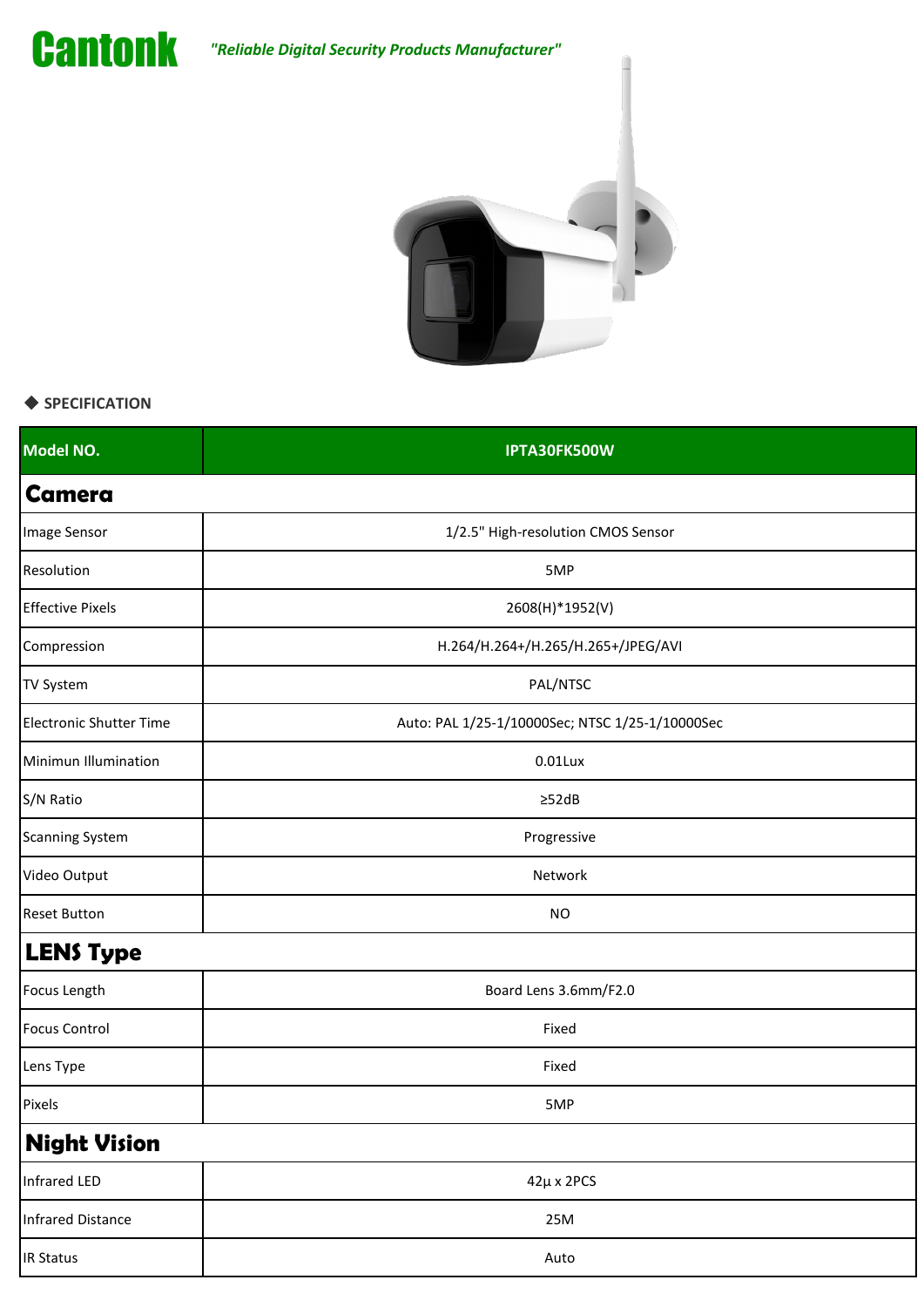| IR Power On             | Auto                                                                                          |
|-------------------------|-----------------------------------------------------------------------------------------------|
| Network                 |                                                                                               |
| Ethernet                | RJ-45 (10/100Base-T)                                                                          |
| Protocol                | TCP/IP, ICMP, HTTP, HTTPS, FTP, DHCP, DNS, DDNS, RTP, RTSP, RTCP, NTP, SMTP, UDP              |
| <b>ONVIF</b>            | Support ONVIF 2.4(Profile S/T/G)                                                              |
| P <sub>2</sub> P        | YES, Support QR Code                                                                          |
| POE                     |                                                                                               |
| Video Delay             | 0.3S (Within the Lan)                                                                         |
| Main Stream 1           | 2592*1944@20fp<br>2560*1920@20fp                                                              |
| Main Stream 2           | 2560*1440@30fp                                                                                |
| Main Stream 3           | 1920*1080@30fps                                                                               |
| Sub Stream 1            | 720*480@20fps<br>720*480@30fps                                                                |
| Sub Stream 2            | 352*288@20fps<br>352*288@30fps                                                                |
| Sub Stream 3            |                                                                                               |
| Tri Stream              |                                                                                               |
| <b>IE Brower</b>        | IE8-11, Google Chrome, Firefox, Mac Safari                                                    |
| <b>Smart Phone</b>      | iPhone, iPad, Android, Android Pad                                                            |
| <b>Wireless</b>         |                                                                                               |
| Antena                  | 3dbi                                                                                          |
| Hotspot                 |                                                                                               |
| Wi-Fi                   | Wi-Fi(IEEE802.11b/g/n),2.4Ghz                                                                 |
| <b>WIFI Range</b>       | No obstacles 300m Max.                                                                        |
| <b>Camera Features</b>  |                                                                                               |
| Day/Night               | Color/ B&W (IR-CUT)                                                                           |
| Image Config            | Saturation/Brightness/Contrast /Sharpness, Mirror, 3D NR, White Balance, FLK(Flicker Control) |
| <b>Corridor Pattern</b> | Support                                                                                       |
| ROI                     |                                                                                               |
| Defog Mode              | Support                                                                                       |
| <b>BLC</b>              | Support                                                                                       |
| <b>HDR</b>              |                                                                                               |
| <b>WDR</b>              |                                                                                               |
| <b>Motion Detection</b> | Support                                                                                       |